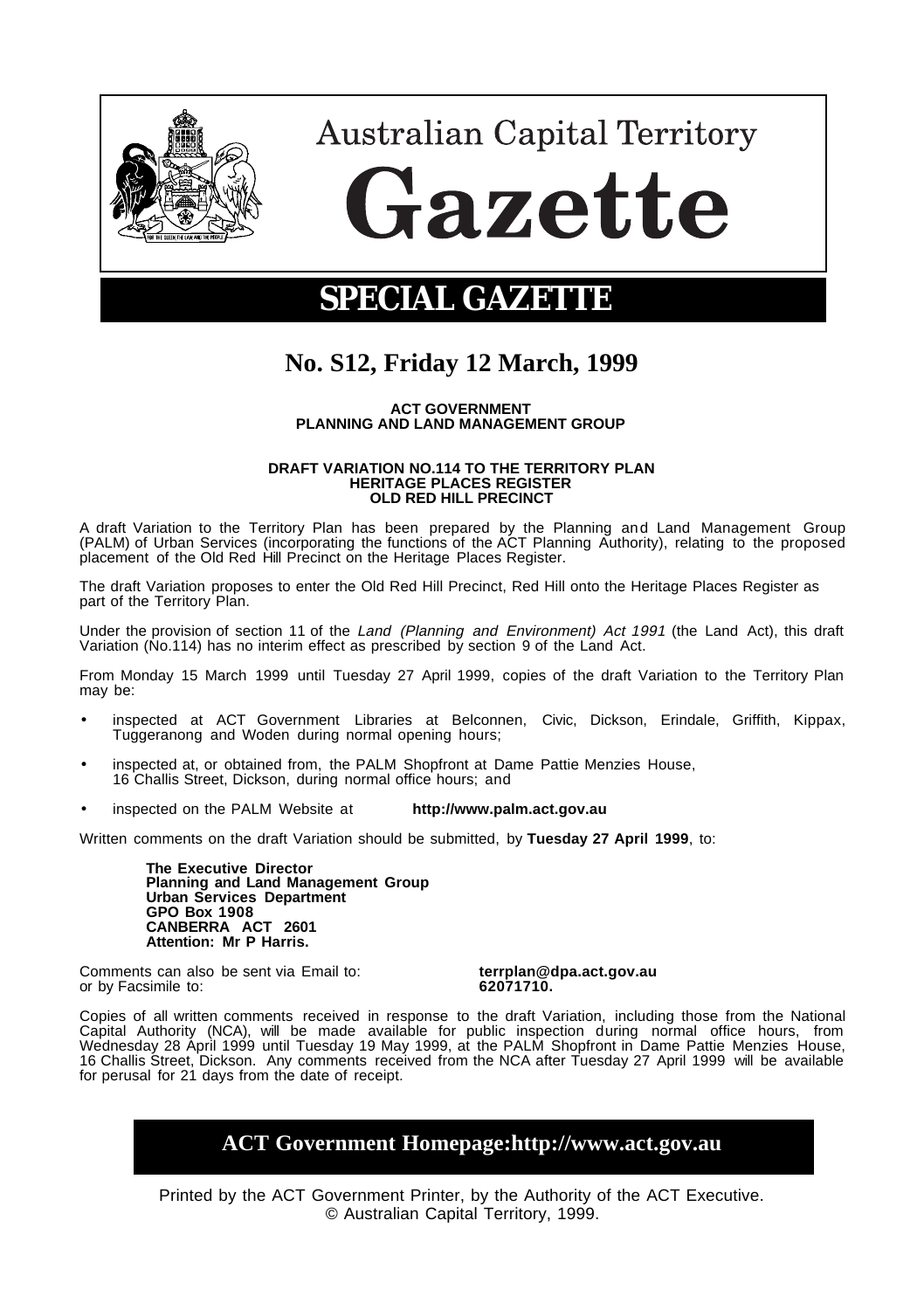#### **ACT GOVERNMENT PLANNING AND LAND MANAGEMENT GROUP**

#### **DRAFT VARIATION NO.94 TO THE TERRITORY PLAN RED HILL SECTION 56 BLOCK 1 - FEDERAL GOLF COURSE**

A draft Variation to the Territory Plan has been prepared by the Planning and Land Management Group (PALM) of Urban Services (incorporating the functions of the ACT Planning Authority), relating to the Federal Golf Club.

The draft Variation proposes to vary the Territory Plan to:

- allow for the development of 59 dwellings on a 4.703 hectare site within the Federal Golf Club's lease on Block 1 Section 56, Red Hill; and
- expand the area of Public Land (Nature Park) by 9.221 hectares to incorporate land currently included in the Restricted Access Recreation Land Use Policy.

Provided it is not deferred, the provisions of this draft Variation have interim effect until 11 March 2000 or for the "defined period", whichever is the shorter. The "defined period" commenced on 12 March 1999 and continues until the proposals in the draft Variation, or the corresponding Plan Variation:

- come into effect;
- or are rejected by the Legislative Assembly;
- or are withdrawn.

During the period these provisions have interim effect, the Territory, the Executive, a Minister or a Territory Authority shall not do, or approve the doing of, any act which would be inconsistent with the Territory Plan, or the Plan if it was varied in accordance with the provisions of the draft Variation.

Section 11 of the Land (Planning and Environment) Act 1991 (the Land Act), concerning the Heritage Places Register, does not apply to this draft Variation.

From Monday 15 March 1999 until Tuesday 27 April 1999, copies of the draft Variation to the Territory Plan may be:

- inspected at ACT Government Libraries at Belconnen, Civic, Dickson, Erindale, Griffith, Kippax, Tuggeranong and Woden during normal opening hours;
- inspected at, or obtained from, the PALM Shopfront at Dame Pattie Menzies House, 16 Challis Street, Dickson, during normal office hours; and
- inspected on the PALM Website at **http://www.palm.act.gov.au**

Written comments on the draft Variation should be submitted, by **Tuesday 27 April 1999**, to:

**The Executive Director Planning and Land Management Group Urban Services Department GPO Box 1908 CANBERRA ACT 2601 Attention: Mr P Harris.**

Comments can also be sent via Email to: **terrplan@dpa.act.gov.au** or by Facsimile to: **62071710.**

Copies of all written comments received in response to the draft Variation, including those from the National Capital Authority (NCA), will be made available for public inspection during normal office hours, from Wednesday 28 April 1999 until Tuesday 19 May 1999, at the PALM Shopfront in Dame Pattie Menzies House, 16 Challis Street, Dickson. Any comments received from the NCA after Tuesday 27 April 1999 will be available for perusal for 21 days from the date of receipt.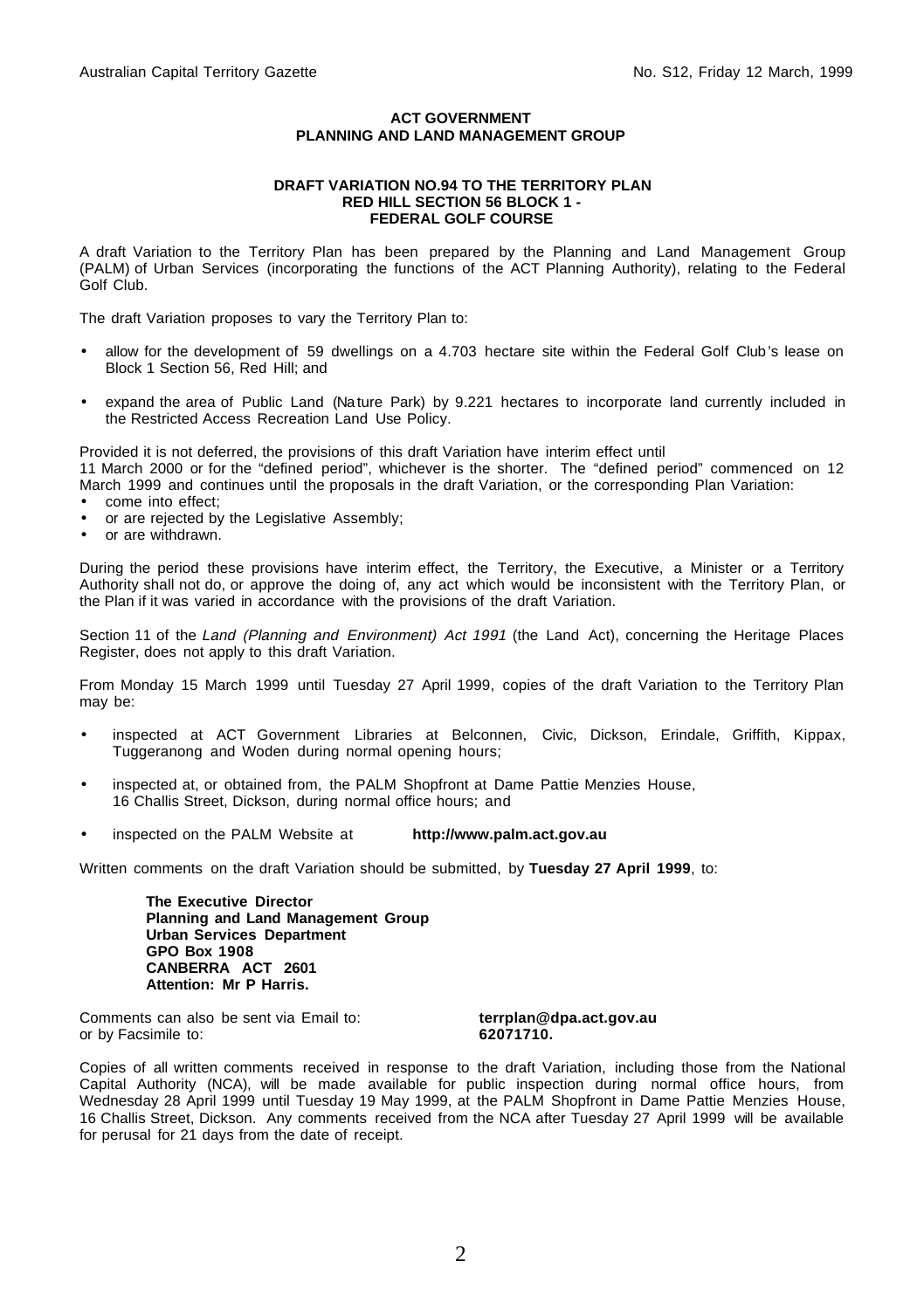

#### **AUSTRALIAN CAPITAL TERRITORY**

## **LAND (PLANNING AND ENVIRONMENT) ACT 1991**

## **NOTICE**

#### **VARIATION TO THE TERRITORY PLAN IN RELATION TO DEFINED LAND**

#### **DIVISION OF NGUNNAWAL**

#### **(Variation No. 131)**

Under subsection 32(1) of the Land (Planning and Environment) Act 1991, I vary the Territory Plan to specify that the land identified on the maps at Annexures A and B, being land within the Division of Ngunnawal, may be used for the purposes indicated in the Annexure.

Lincoln James Hawkins Australian Capital Territory Planning Authority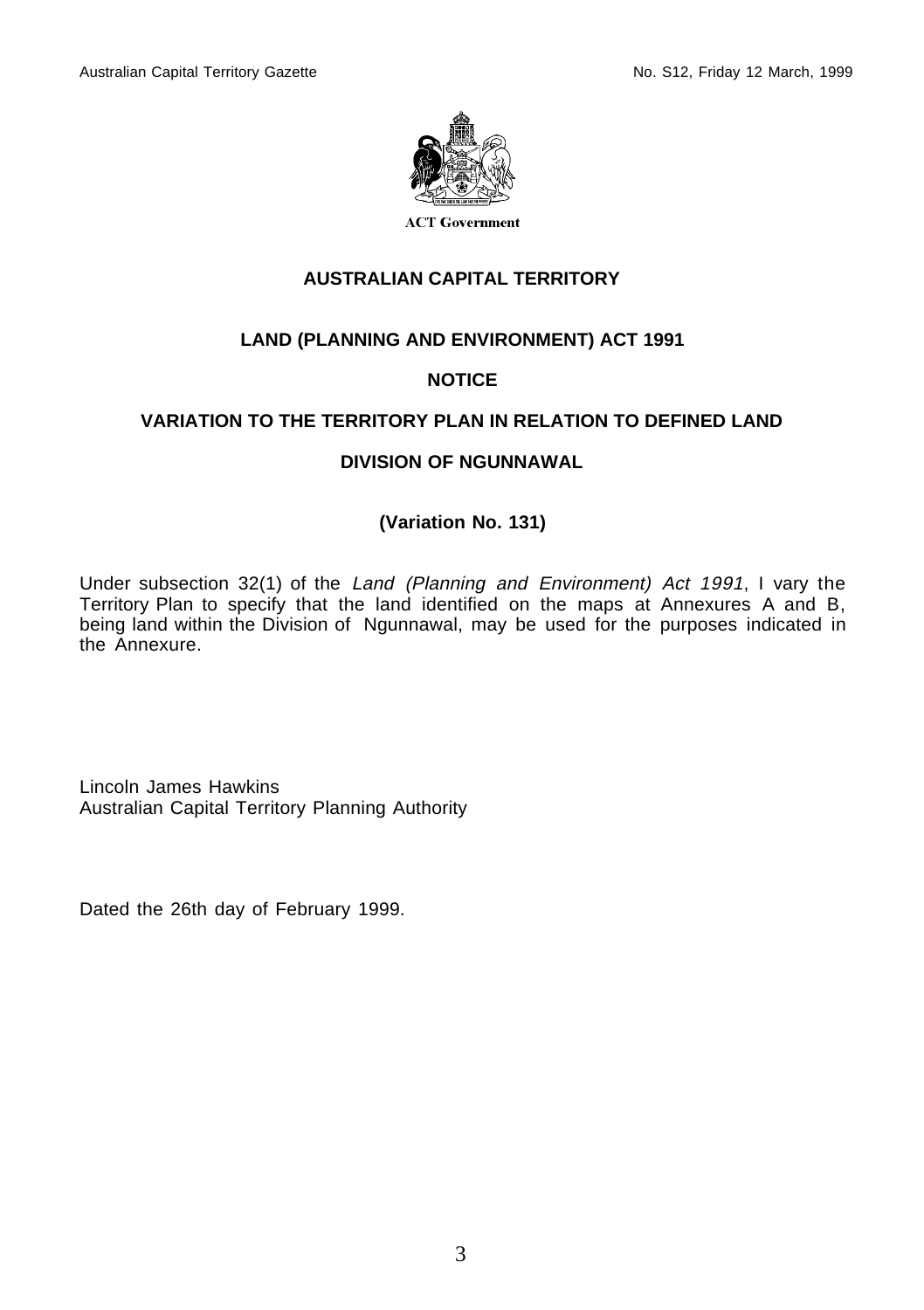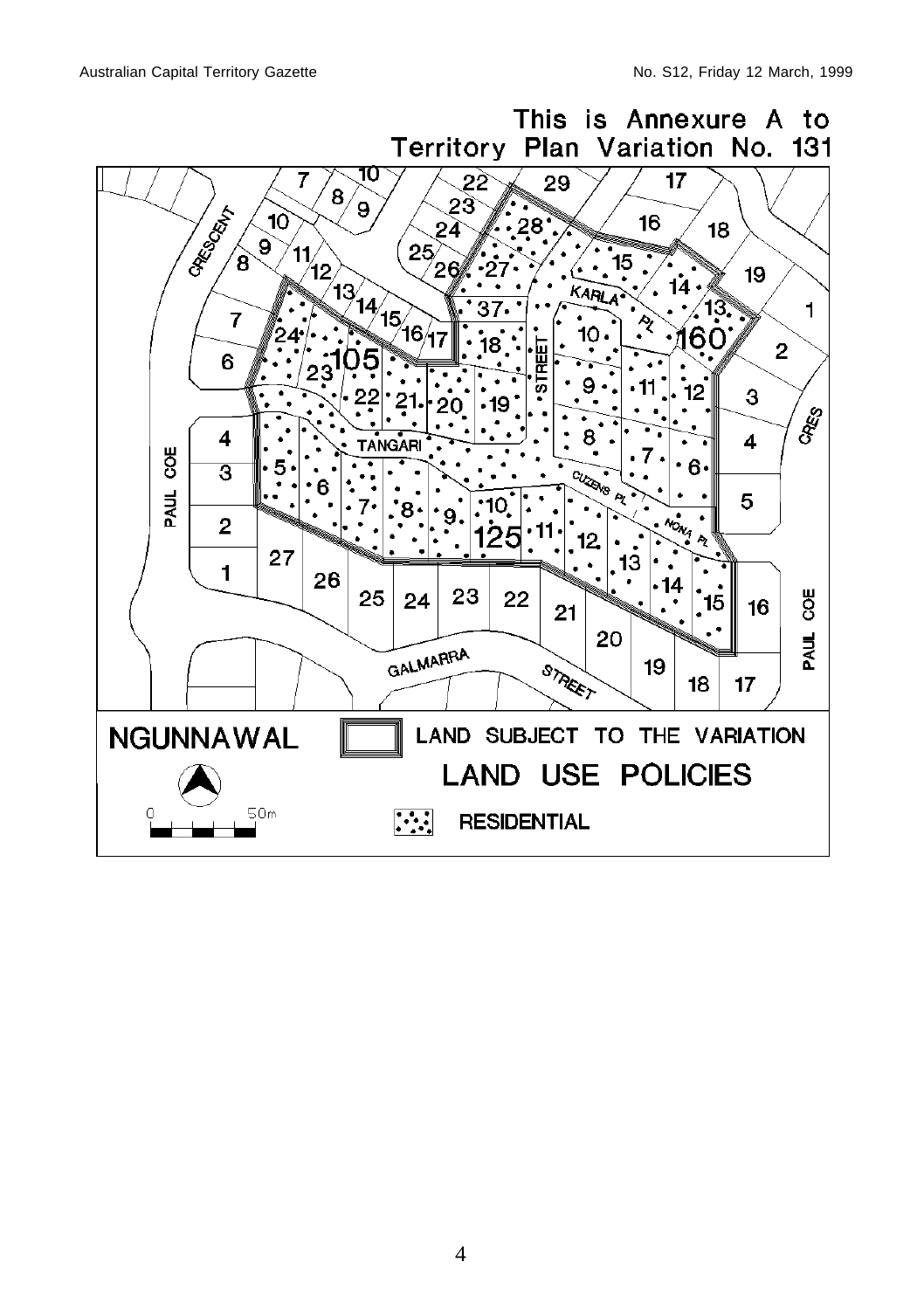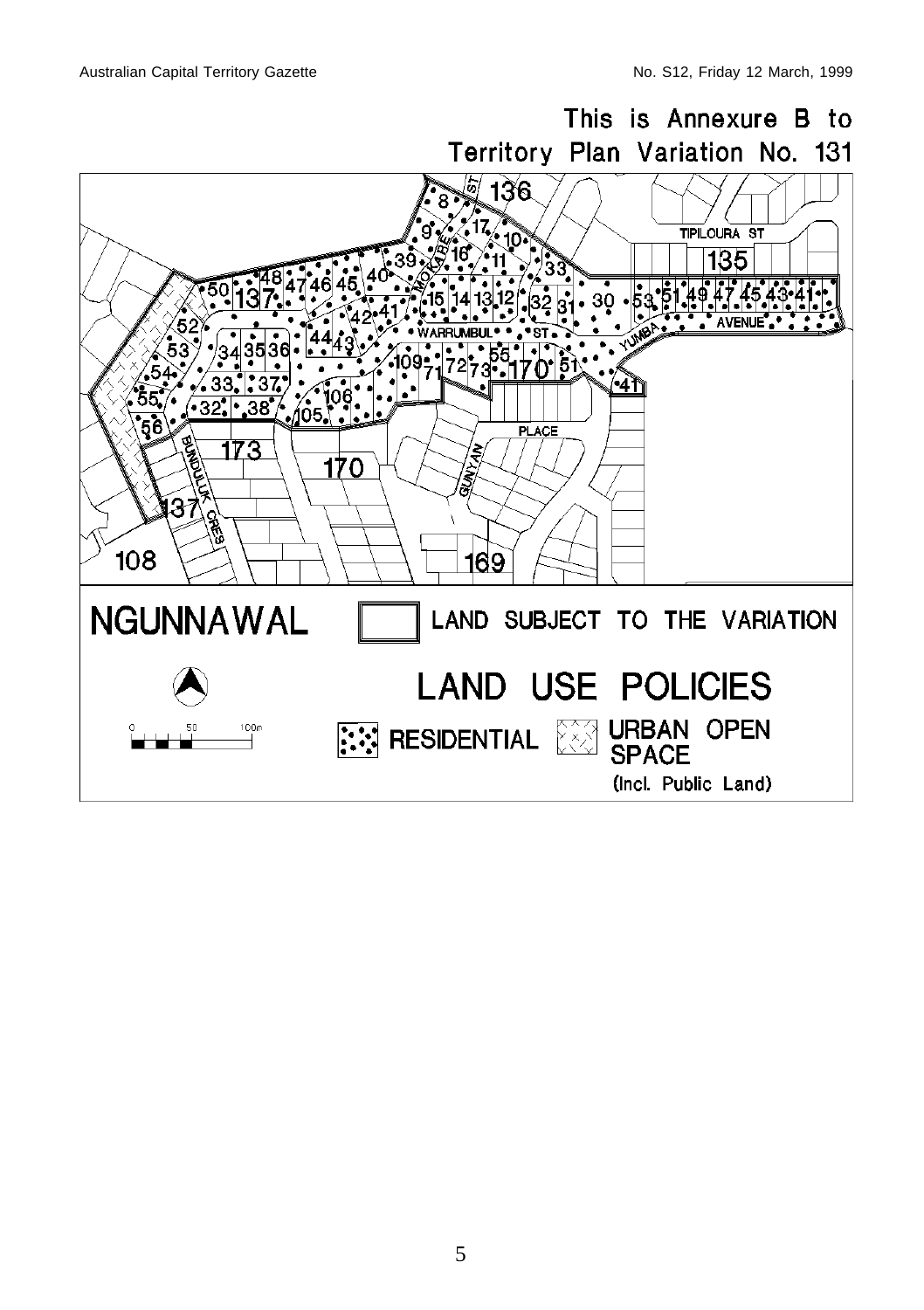

#### **AUSTRALIAN CAPITAL TERRITORY**

## **LAND (PLANNING AND ENVIRONMENT) ACT 1991**

## **NOTICE**

## **VARIATION TO THE TERRITORY PLAN IN RELATION TO DEFINED LAND**

#### **DIVISION OF NICHOLLS**

#### **(Variation No. 132)**

Under subsection 32(1) of the Land (Planning and Environment) Act 1991, I vary the Territory Plan to specify that the land identified on the map at Annexure A, being land within the Division of Nicholls, may be used for the purposes indicated in the Annexure.

Lincoln James Hawkins Australian Capital Territory Planning Authority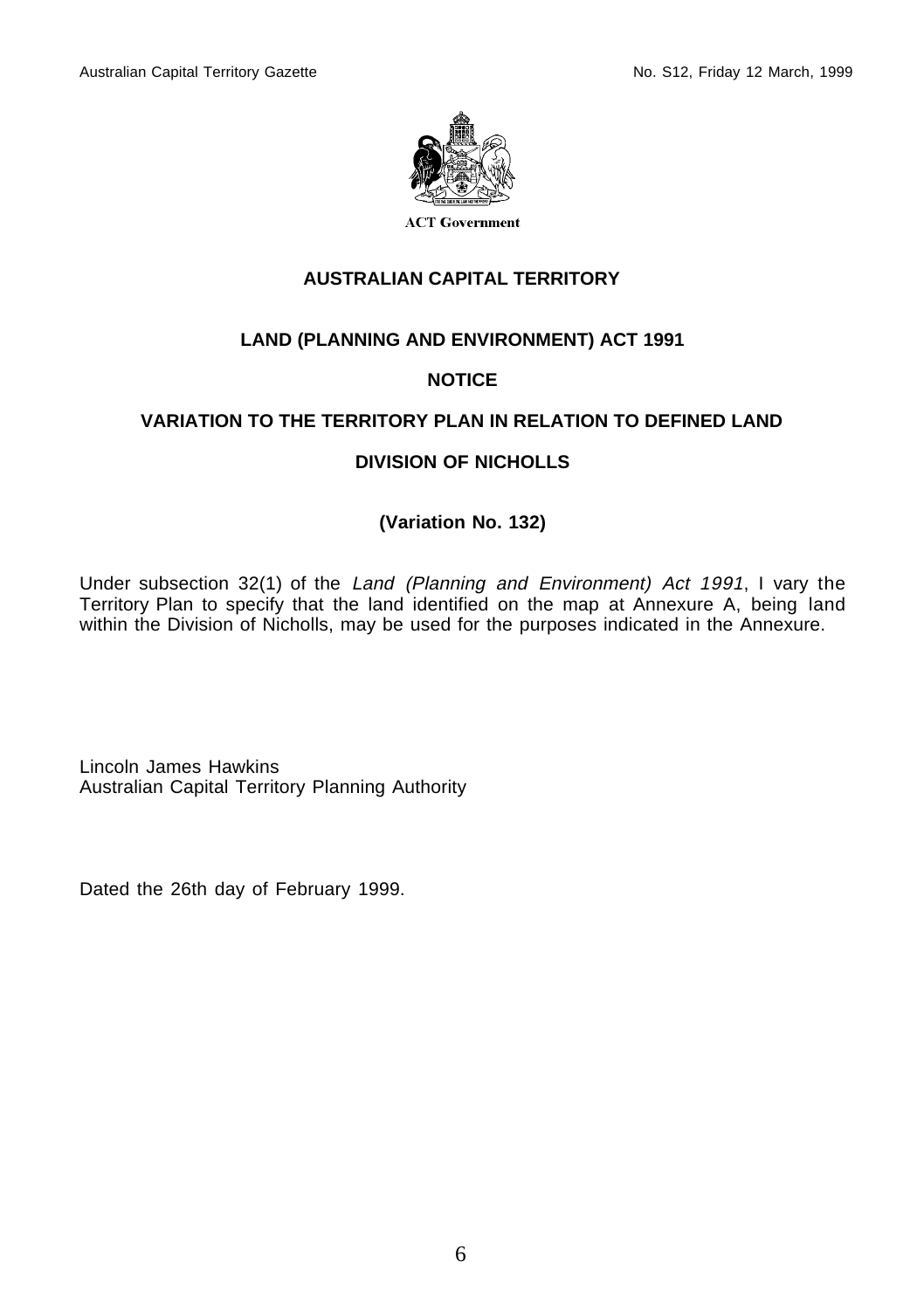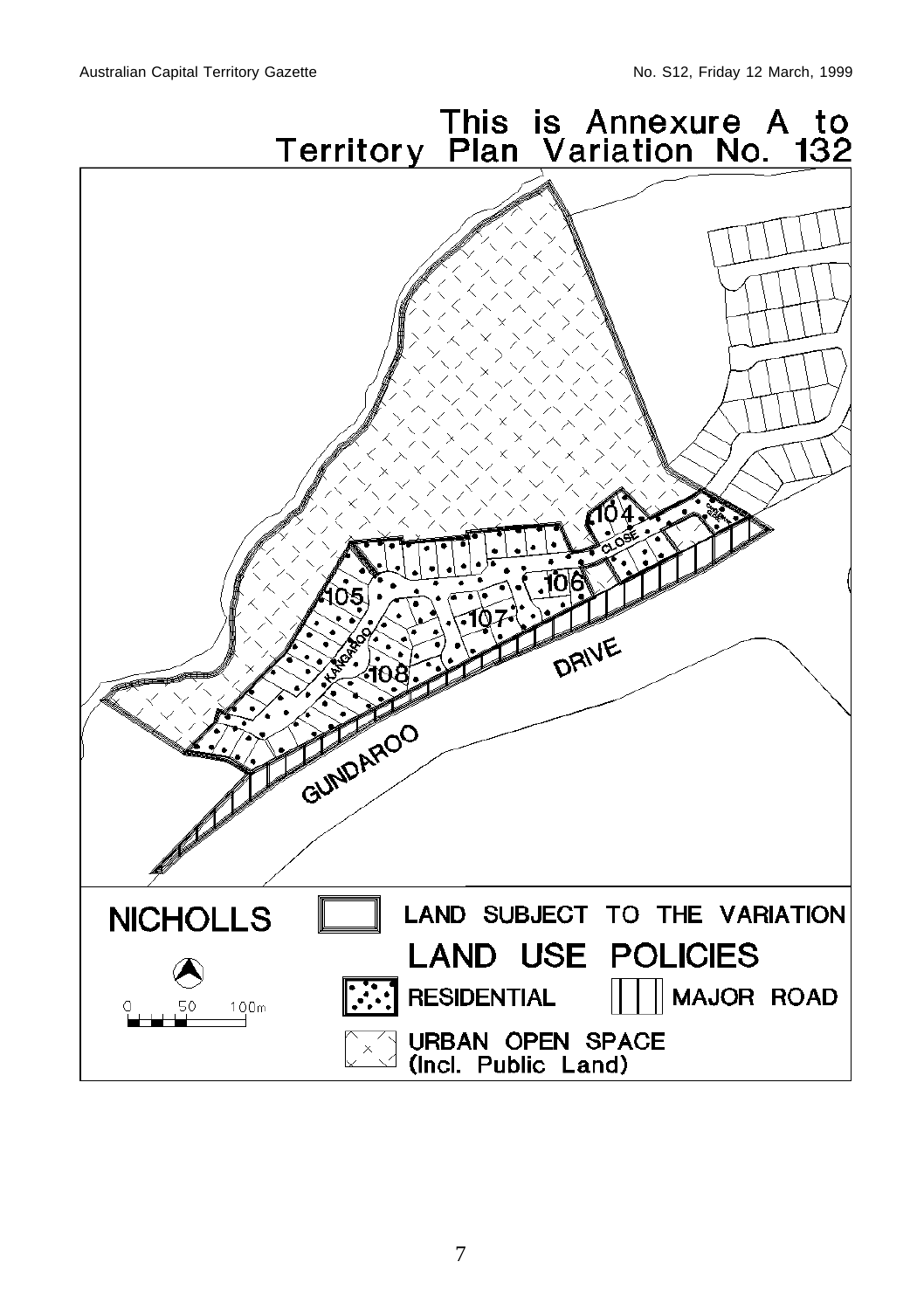

#### **AUSTRALIAN CAPITAL TERRITORY**

#### **LAND (PLANNING AND ENVIRONMENT) ACT 1991**

#### **NOTICE**

## **VARIATION TO THE TERRITORY PLAN IN RELATION TO DEFINED LAND**

#### **DIVISION OF AMAROO**

#### **(Variation No. 133)**

Under subsection 32(1) of the Land (Planning and Environment) Act 1991, I vary the Territory Plan to specify that the land identified on the map at Annexure A, being land within the Division of Amaroo, may be used for the purposes indicated in the Annexure.

Lincoln James Hawkins Australian Capital Territory Planning Authority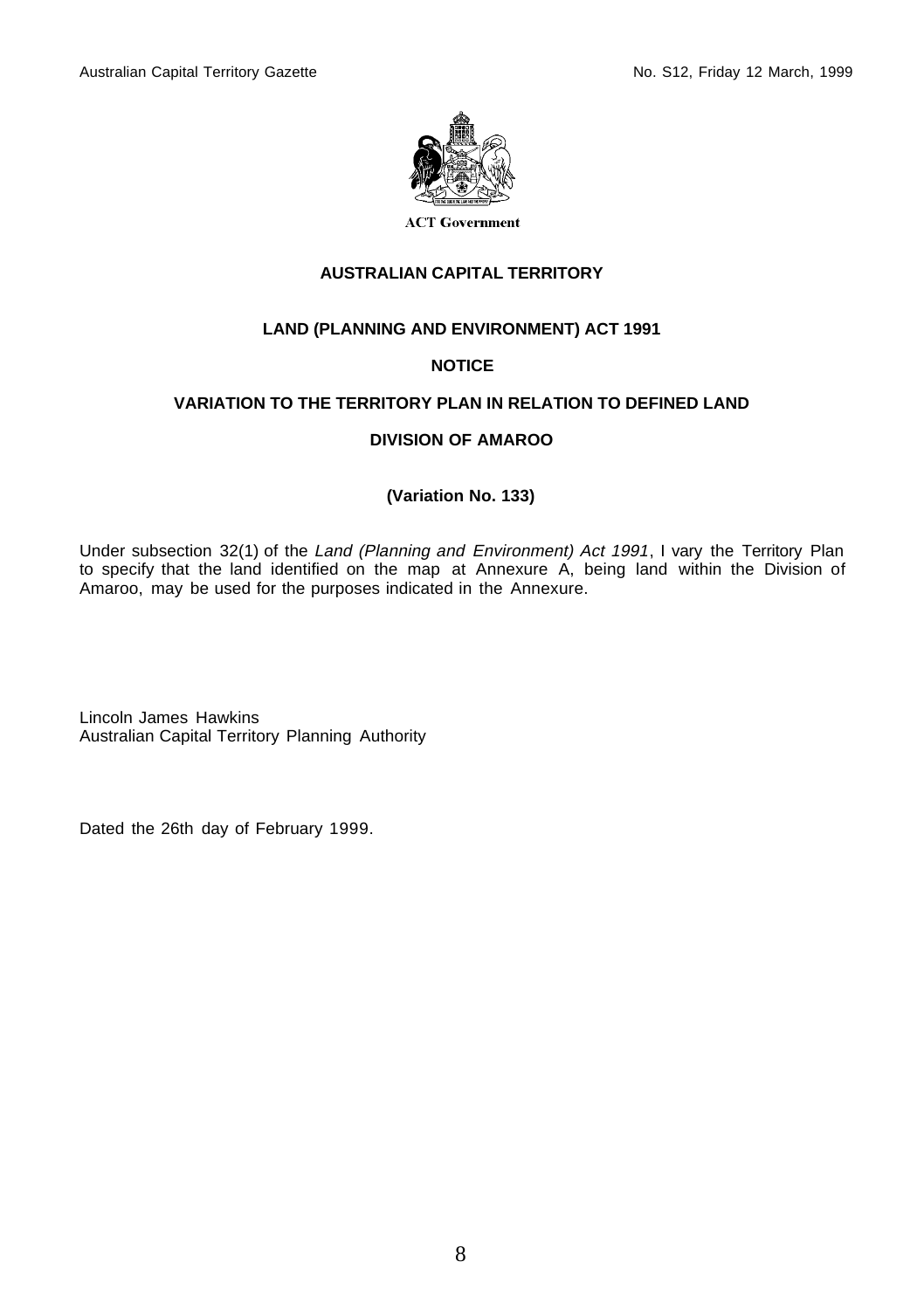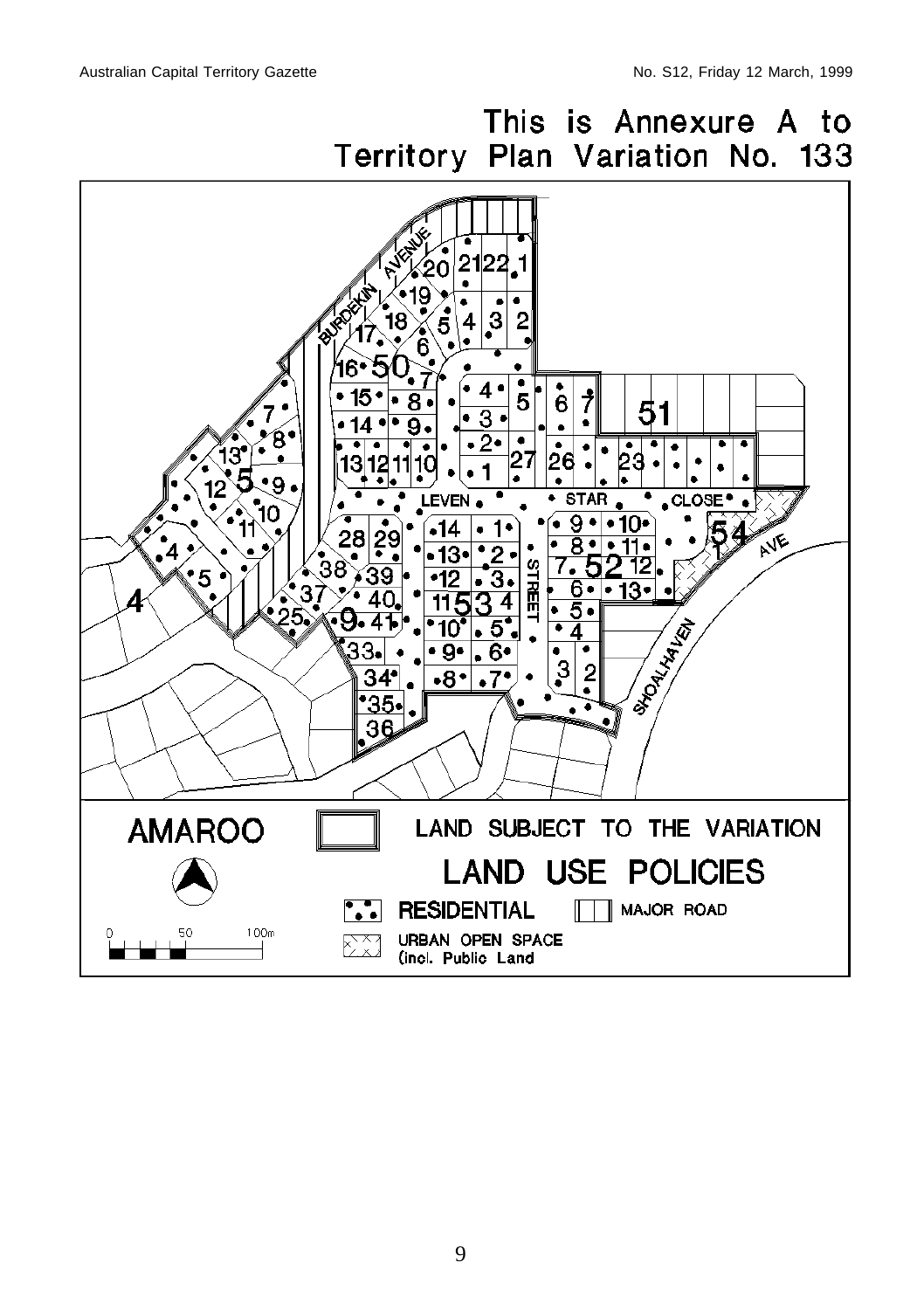

#### **AUSTRALIAN CAPITAL TERRITORY**

## **LAND (PLANNING AND ENVIRONMENT) ACT 1991**

## **NOTICE**

## **VARIATION TO THE TERRITORY PLAN IN RELATION TO DEFINED LAND**

#### **DIVISION OF GUNGAHLIN**

#### **(Variation No. 135)**

Under subsection 32(1) of the Land (Planning and Environment) Act 1991, I vary the Territory Plan to specify that the land identified on the map at Annexure A, being land within the Division of Gungahlin, may be used for the purposes indicated in the Annexure.

Lincoln James Hawkins Australian Capital Territory Planning Authority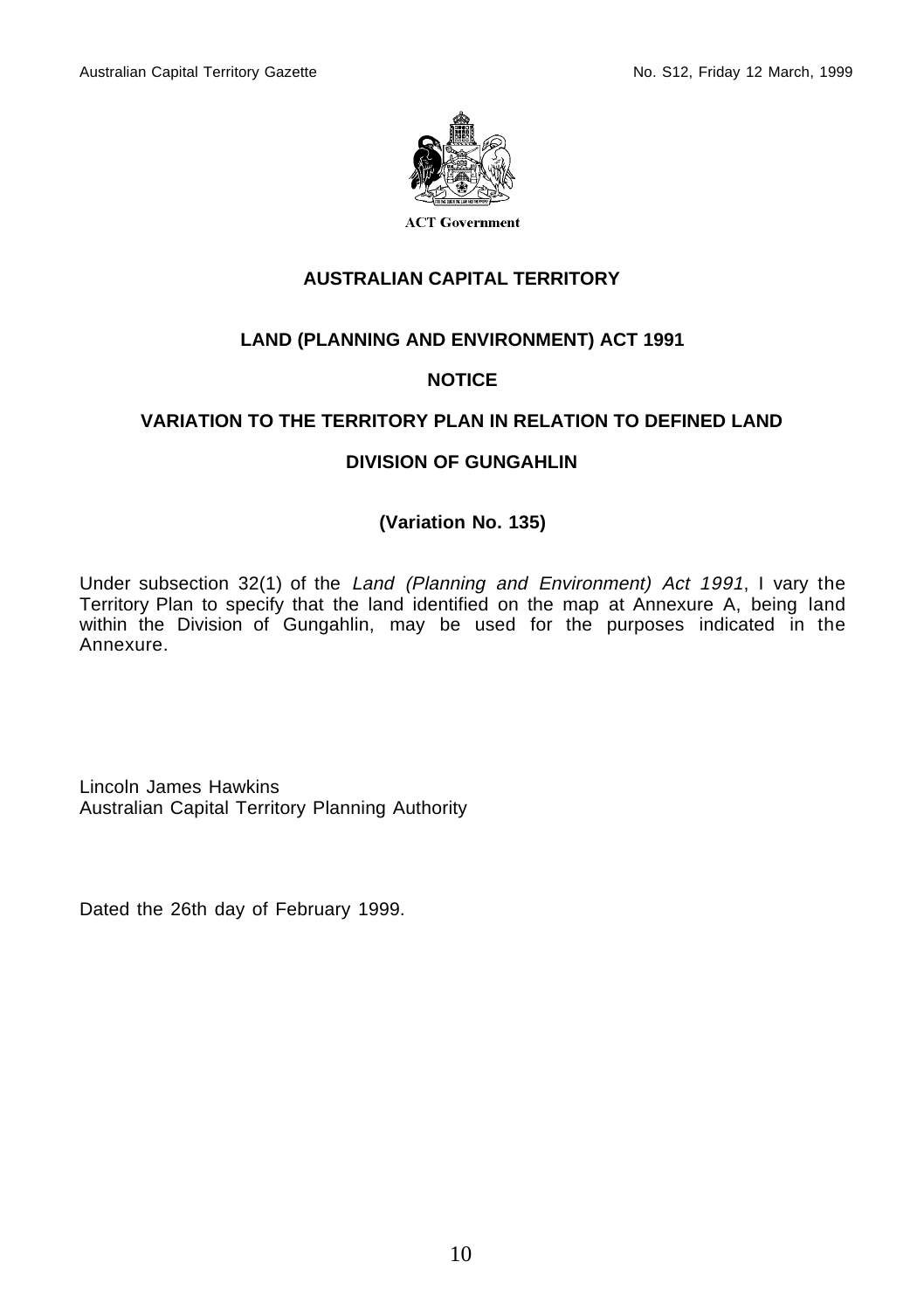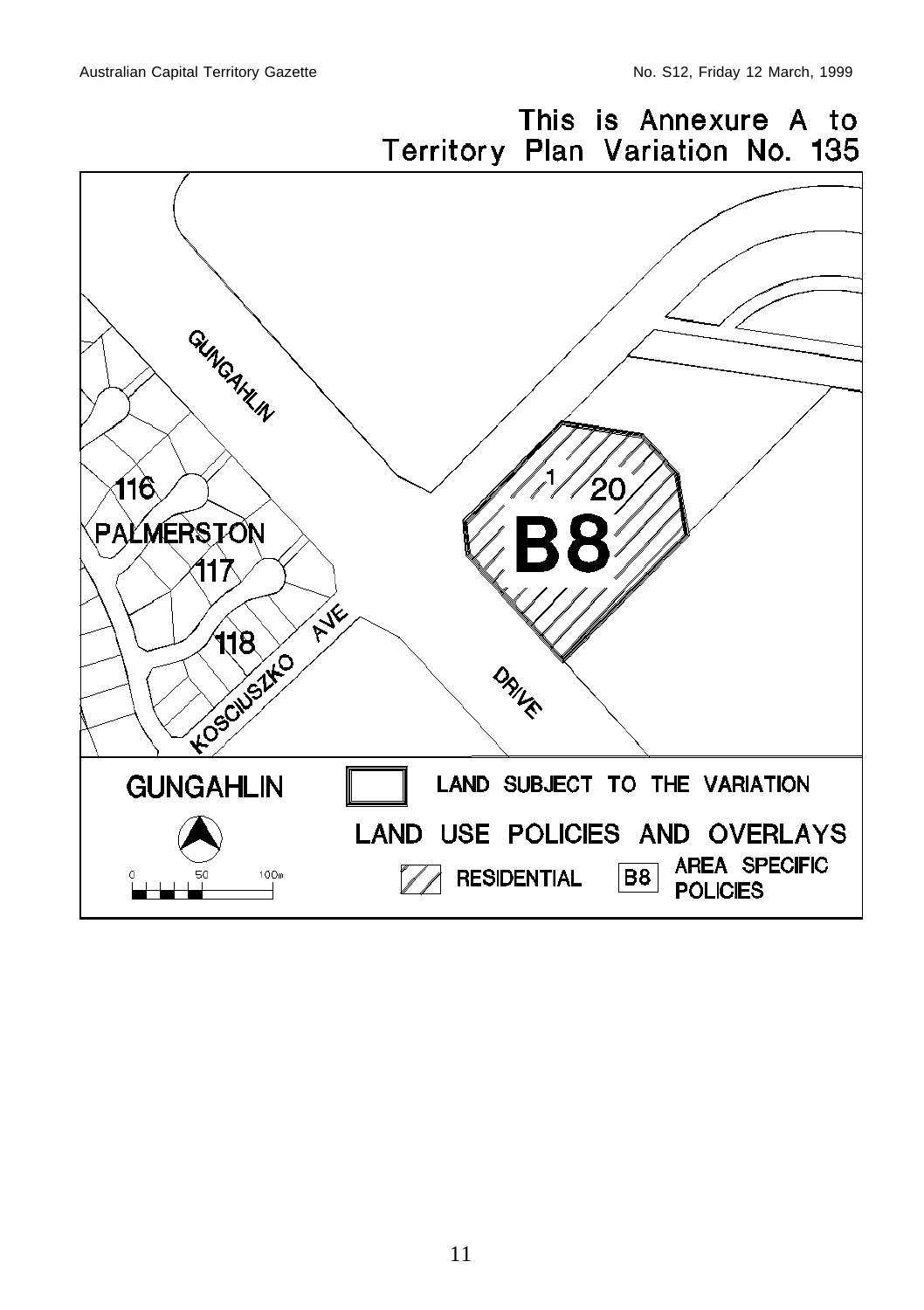

#### **AUSTRALIAN CAPITAL TERRITORY**

## **LAND (PLANNING AND ENVIRONMENT) ACT 1991**

## **NOTICE**

## **VARIATION TO THE TERRITORY PLAN IN RELATION TO DEFINED LAND**

#### **DIVISION OF DUNLOP**

#### **(Variation No. 136)**

Under subsection 32(1) of the Land (Planning and Environment) Act 1991, I vary the Territory Plan to specify that the land identified on the map at Annexure A, being land within the Division of Dunlop, may be used for the purposes indicated in the Annexure.

Lincoln James Hawkins Australian Capital Territory Planning Authority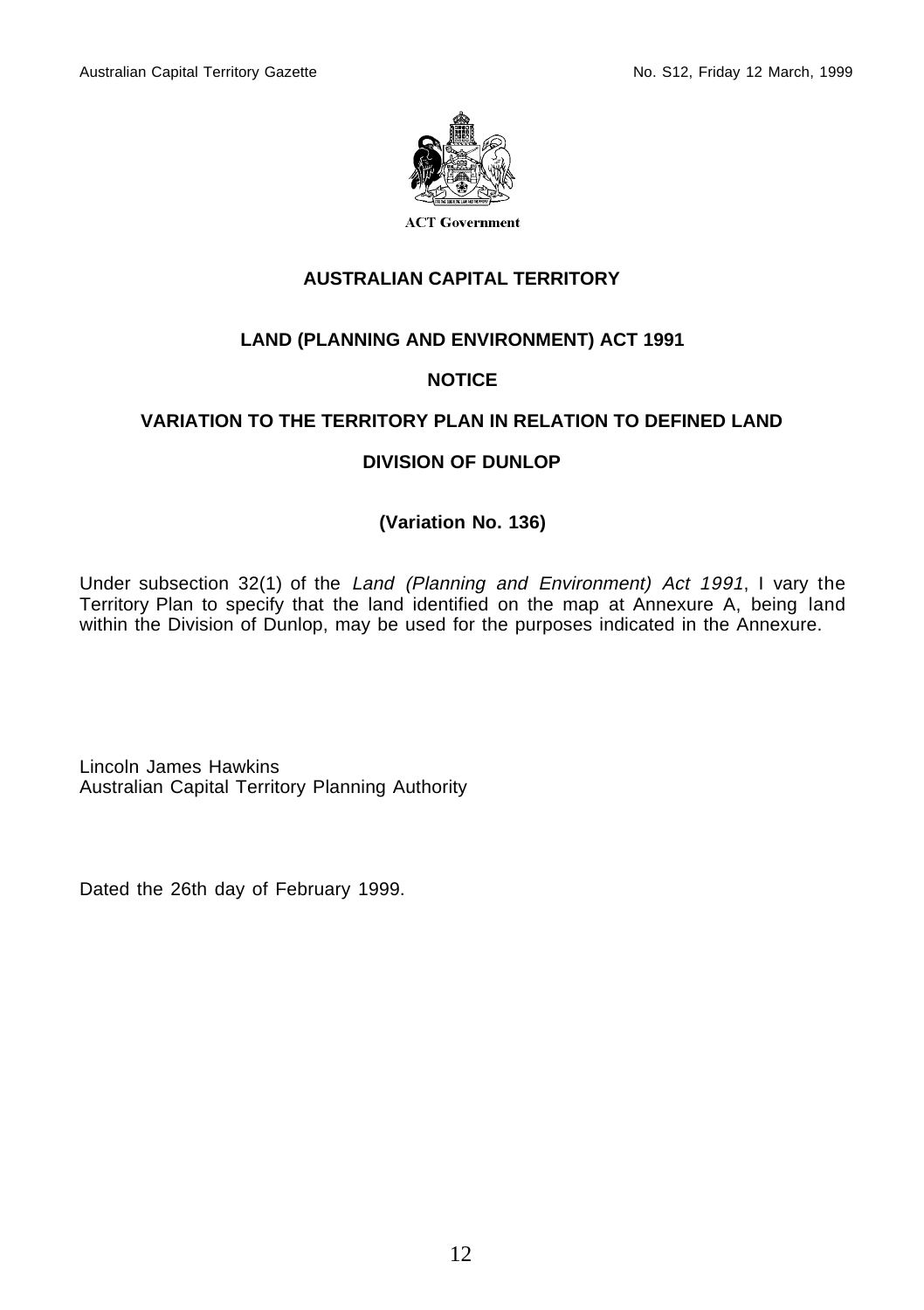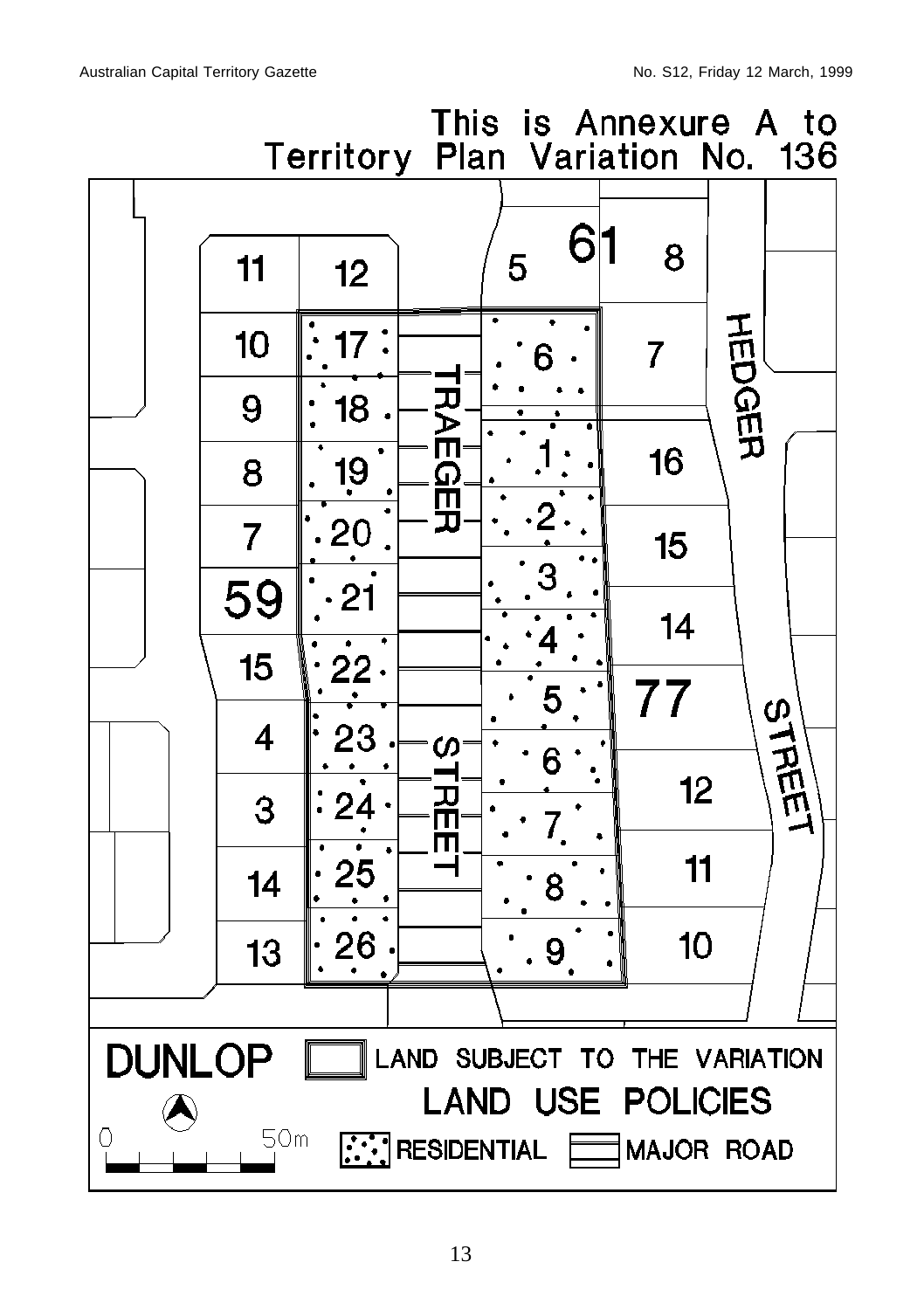#### **The ACT Government Catalogue of Publications The Catalogue of Publications October to December 1998 is now available on the Publishing Services web site at: http://www.publishing.act.gov.au**

**Find ACT Government publications from 1994 to 1998 from here Enquiries: Ph: 6205 0268 publications\_act@dpa.act.gov.au**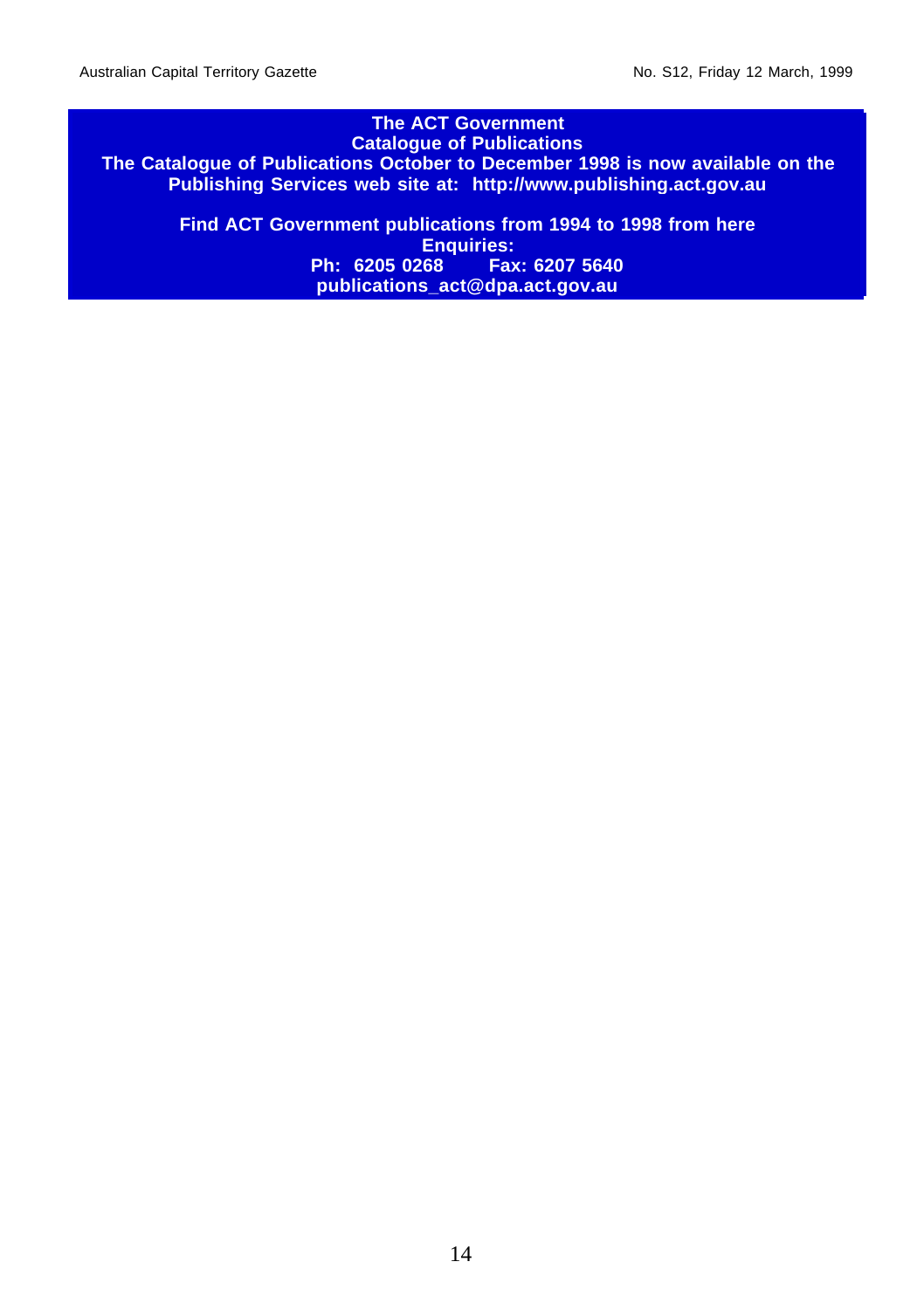#### **ACT Government Legislation and Gazette Subscription Rates 1999**

Subscriptions are presently available for ACT legislation and Gazettes under the following categories. Prices quoted include postage by surface mail within Australia. Overseas subscription rates will be provided on application. No refunds or credits will be given if a subscription is cancelled during the year. Subscriptions which are entered into part way through the subscription period will be entitled to receive back copies for the period up to 28 days prior to the subscription payment date. Subscription copies which are published more than 28 days before the payment date will be charged at the individual price.

Claims for missing items will be recognised as valid if written notification is lodged at Publishing Services within 28 days of publication of the missing item. Claims lodged after this date will attract payment in full.

#### **Government Gazette**

**99 Gazette be a \$180.00 from 1 January to 30 June 1999 No. required: □** The Government Gazette is published on Wednesday of each week, unless disrupted by unforseen circumstances. Special Government Gazettes are published periodically and are included in the subscription price.

#### **Bills**

**99 Bills bills bills b \$130.00** from 1 January to 30 June 1999 **No. required: □** Includes the full text and Explanatory Memorandum of all ACT Legislative Assembly Bills published during the subscription period.

#### **Legislation**

**99 New Acts & Regulations** \$130.00 from 1 January to 30 June 1999 **No. required: □** Includes copies of all new Acts and Regulations (with their Explanatory Statement) published during the subscription period.

**98/99 Reprints** \$700.00 from 1 July 1998 to 30 June 1999

(\$350.00 from 1 January to 30 June 1999) **No. required:** ❏ Includes copies of all reprints of consolidated legislation published during the subscription period.

**99 Tables** \$20.00 from 1 January to 30 June 1999 **No. required:** ❏ Includes six monthly ('pink') pamphlets listing all Acts, Ordinances and Subordinate Laws made or reprinted during the subscription period.

**99 Instruments** \$180.00 from 1 January to 30 June 1999 **No. required:** ❏ Includes the full text of all Disallowable Instruments and their Explanatory Statement published during the subscription period.

**99 Index because that the set of \$40 from 1 January to 30 June 1999 <b>No. required: □** Six monthly issues comprising an up to date list of titles and prices of all legislation, Bills, Disallowable Instruments and miscellaneous publications stocked by Publishing Services

More information: **ACT Government Publishing Services Level 7 Macarthur House 12 Wattle Street, Lyneham ACT 2603 PO Box 158, CANBERRA ACT 2601**

**Ph: (02) 6205 0202 Fax: (02) 6205 0266 gazette\_office@dpa.act.gov.au www.publishing.act.gov.au**